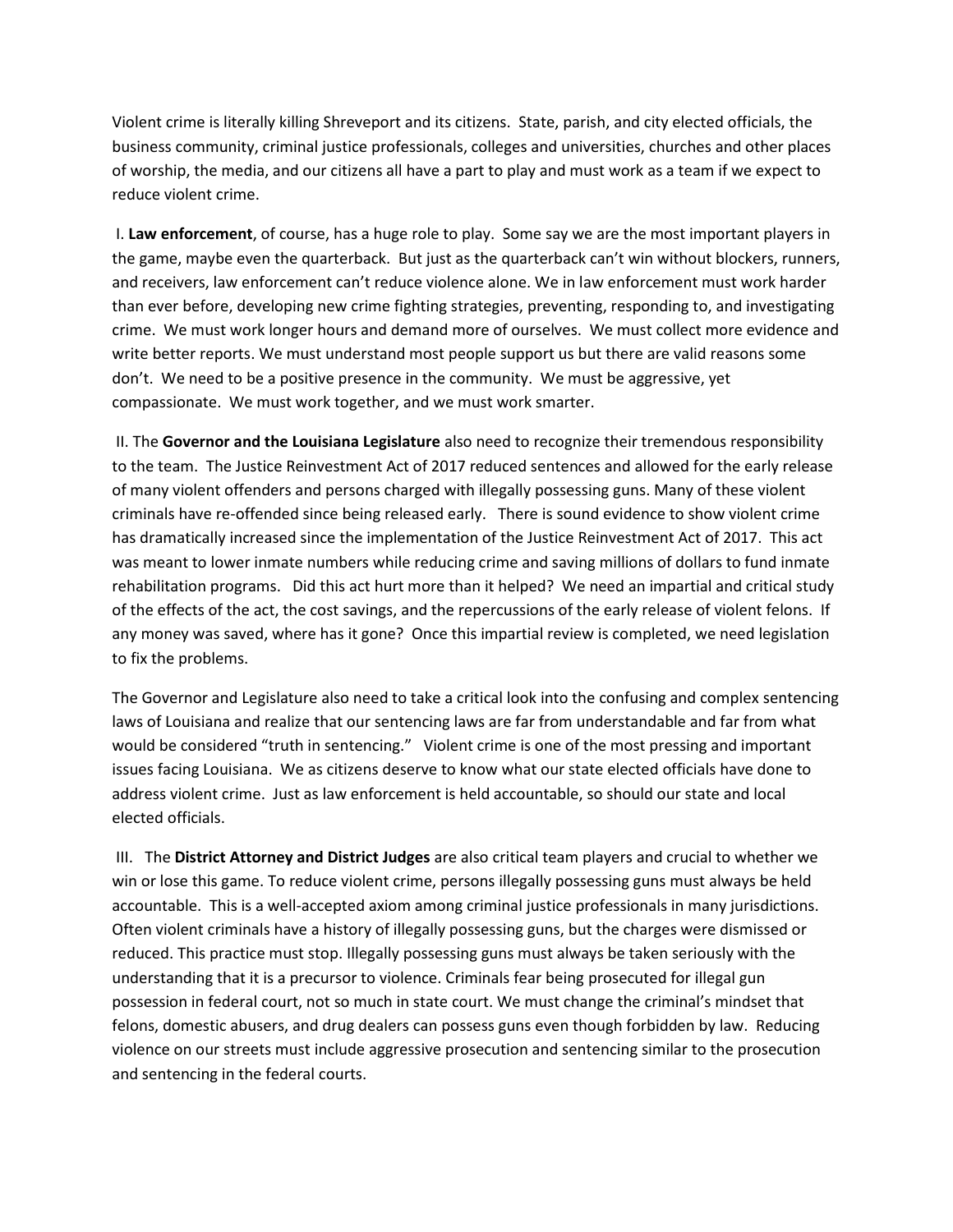IV. The **Mayor and the Shreveport City Council** could more aggressively attack the conditions that encourage crime in our neighborhoods. Blight in Shreveport is the worst I have seen in all my 47 years of patrolling the neighborhoods of Shreveport. It is incredibly sad that some citizens must live in horrible neighborhood conditions with rats in their homes while witnessing shootings in their streets and bullets coming through their walls. It is true that blight and trash promote illegal activity. The "broken windows" concept is a proven theory. It simply cannot be denied. If you doubt it, overlay a blight map and a violent crime map. They are virtually the same area. The elected city officials could prioritize clearing and cleaning and concentrate efforts on restoring a sense of order and peace to these neighborhoods. Another obligation of city leaders is the important task of supporting law enforcement with adequate funding and moral support. Hold law enforcement accountable for its behavior when bad but also recognize the good. City leaders can utilize their power as elected officials to help get state laws changed that will hold violent criminals and persons illegally possessing guns more accountable. They should research and consider any city ordinances that would restore order, peace, and a positive quality of life in Shreveport.

V. The **Caddo Parish Commission** must do their part and provide more housing for violent juvenile offenders. Seventeen-year-old violent offenders are now considered juveniles, according to state law, creating a huge problem for the juvenile detention center. There simply are no cells to hold violent juvenile offenders and they are released back into the community. The Commission should set an example by encouraging and supporting law enforcement. The Commission should use their power to help get state laws changed that hold violent criminals and those illegally possessing firearms more accountable.

VI. The **Caddo Parish School Board** has an important position to play. Many say boredom leads our young citizens to criminal behavior. What about after-school recreation programs or opening gyms in the evening and on weekends? Staff them with teachers and coaches to supervise, tutor, and coach our kids when parents are absent, unable, or unwilling. The elected school board representatives can help encourage action by state and local elected officials to do whatever is necessary to address violent crime. All elected officials have a position on the team and must do their part.

VII. **Neighborhood residents and neighborhood associations** should demand elected officials address quality of life issues, such as blight and street lighting. They should help clean up their neighborhoods but also report conditions and people causing disturbances. They should install cameras when practical and always lock their cars. They should encourage and talk to law enforcement. They must hold their elected leaders accountable for essential services including addressing violent crime. Ask hard questions about quality of life and violent crime, let your voice be heard and then vote wiser if things don't change.

VIII. **Faith leaders**, keep praying and asking for God's guidance. Churches and other places of worship, get your congregations involved. Educate your congregations about the issues. Coordinate with other places of worship to do neighborhood prayer walks. Volunteer to help clean up neighborhoods. Open your buildings to minister to and mentor our kids when the parents can't or won't. Use your collective